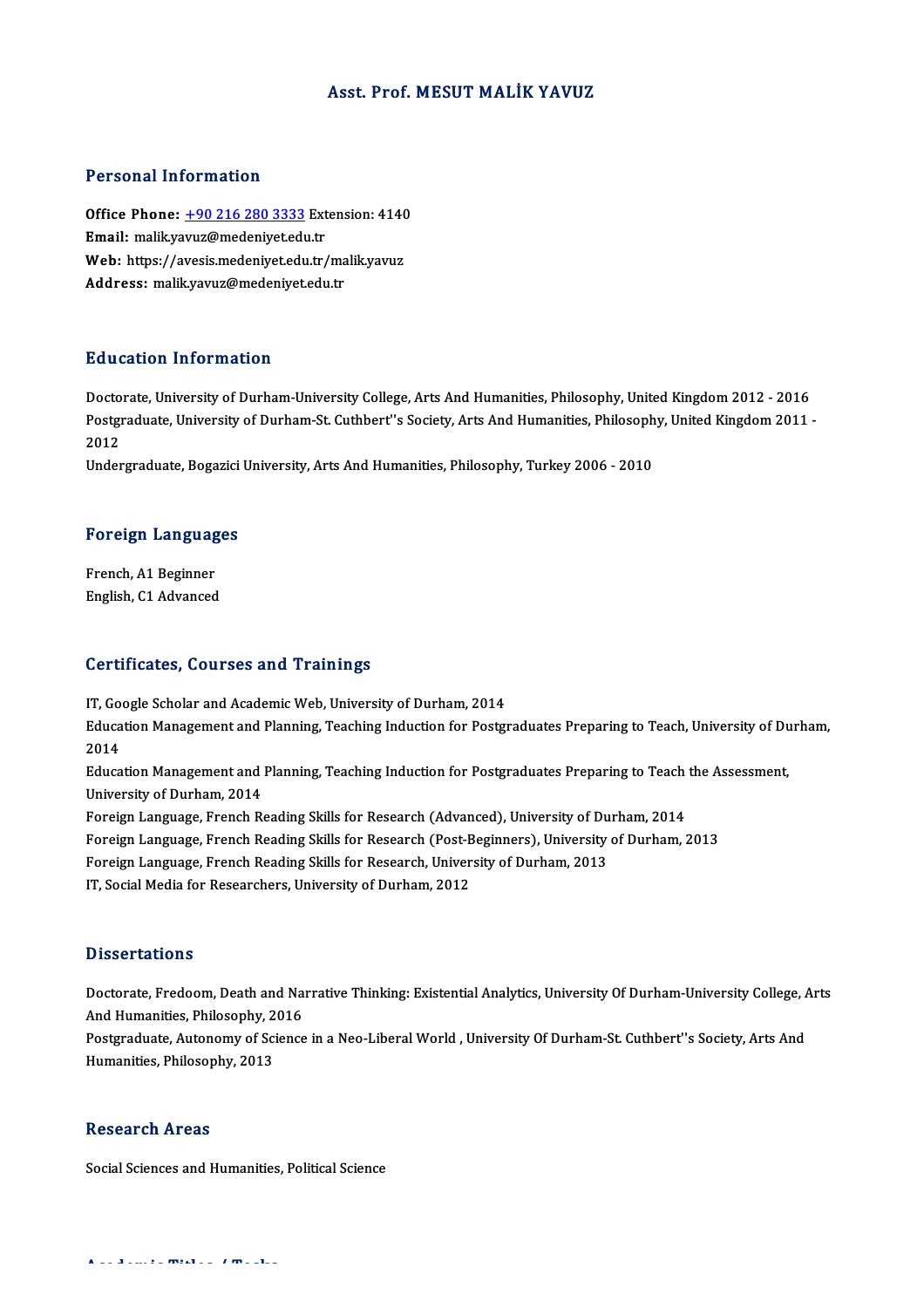#### Academic Titles / Tasks

A**cademic Titles / Tasks**<br>Assistant Professor, Istanbul Medeniyet University, Faculty Of Political Sciences, Political Science And Public<br>Administration, 2020, Continues Assistant Professor, Istanbul Mede<br>Administration , 2020 - Continues<br>Besearch Assistant PhD, Istanbul N Assistant Professor, Istanbul Medeniyet University, Faculty Of Political Sciences, Political Science And Public<br>Administration , 2020 - Continues<br>Research Assistant PhD, Istanbul Medeniyet University, Faculty Of Political Administration , 2020 - Contir<br>Research Assistant PhD, Istan<br>Administration , 2017 - 2020 Administration , 2017 - 2020<br>Courses

Courses<br>Readings in Political Science, Undergraduate, 2018 - 2019<br>SPK 222. Undergraduate, 2018 - 2019 Sources<br>Readings in Political Science, Undergrad<br>SBK 222, Undergraduate, 2018 - 2019<br>Annlied Ethics, Undergraduate, 2019 Readings in Political Science, Undergraduate,<br>SBK 222, Undergraduate, 2018 - 2019<br>Applied Ethics, Undergraduate, 2018 - 2019<br>Besearch Methods, Undergraduate, 2018 - 20 SBK 222, Undergraduate, 2018 - 2019<br>Applied Ethics, Undergraduate, 2018 - 2019<br>Research Methods, Undergraduate, 2018 - 2019 History of Political Thought II, Undergraduate, 2017 - 2018 Siyasal Düşünceler Tarihi I, Undergraduate, 2017 - 2018, 2018 - 2019 History of Political Thought II, Undergraduate, 2017<br>Siyasal Düşünceler Tarihi I, Undergraduate, 2017 - 2<br>Araştırma Yöntemleri, Undergraduate, 2018 - 2019<br>Kritik ve Analitik Düşünce, Bostaraduate, 2019 - 201 Siyasal Düşünceler Tarihi I, Undergraduate, 2017 - 2013<br>Araştırma Yöntemleri, Undergraduate, 2018 - 2019<br>Kritik ve Analitik Düşünce, Postgraduate, 2018 - 2019<br>History of Political Thought I, Undergraduate, 2017 Kritik ve Analitik Düşünce, Postgraduate, 2018 - 2019<br>History of Political Thought I, Undergraduate, 2017 - 2018

### Articles Published in Other Journals

Tticles Published in Other Journals<br>I. A HISTORICAL CASE STUDY: HUMAN BODY AS A VISUAL FIELD IN 18TH CENTURY ANATOMY AUST ABIS<br>A HISTORIC<br>YAVUZ M. M.<br>Keder vel 15 A HISTORICAL CASE STUDY: HUMAN BODY AS A VISUAL FIELD IN 18T<br>YAVUZ M. M.<br>Kader, vol.15, no.3, pp.698-717, 2017 (Refereed Journals of Other Institutions)<br>The Shin of Thegous, Individual Essenses and Artifest Identity.

Kader, vol.15, no.3, pp.698-717, 2017 (Refereed Journals of Other Institutions)

### YAVUZ M. M.<br>Kader, vol.15, no.3, pp.698-717, 2017 (Refereed Journals of Other Inst<br>II. The Ship of Theseus, Individual Essences and Artifact Identity<br>YAVUZ M. M. İSLAM ARAŞTIRMALARI DERGİSİ, vol.15, no.1, pp.111-124, 2017 (International Refereed University Journal)

### Books&Book Chapters

ooks & Book Chapters<br>I. COVID-19 Bağlamında Hobbes'u Yeniden Düşünmek: İnsan Doğası ve Özgürlük<br>Yavuz M.M EXECTED<br>COVID-19<br>Yavuz M. M.<br>in: SOSVAL L

COVID-19 Bağlamında Hobbes'u Yeniden Düşünmek: İnsan Doğası ve Özgürlük<br>Yavuz M. M.<br>in: SOSYAL BİLİMLERDE GÜNCEL ARAŞTIRMALAR, Prof. Dr. Selçuk İpek,Prof. Dr. Cüneyt Kılıç, Editor, Ekin Yayınevi,<br>Bursa pp 291 299 2021 Yavuz M. M.<br>in: SOSYAL BİLİMLERDE (<br>Bursa, pp.381-388, 2021<br>İslam Medeniyetinin Ö in: SOSYAL BİLİMLERDE GÜNCEL ARAŞTIRMALAR, Prof. Dr. Selçuk İpek,Prof. Dr. Bursa, pp.381-388, 2021<br>II. İslam Medeniyetinin Önemli Bir Boyutu Olarak Çevresel Sağlık ve Refah<br>Yayuz M. M

Bursa, pp.381-388, 2021<br>II. İslam Medeniyetinin Önemli Bir Boyutu Olarak Çevresel Sağlık ve Refah<br>Yavuz M. M. İslam Medeniyetinin Önemli Bir Boyutu Olarak Çevresel Sağlık ve Refah<br>Yavuz M. M.<br>in: İslam Medeniyeti ve Modern Dünya, Prof. Dr. Hamza Ateş, Editor, İnsan Yayınları, İstanbul, pp.171-198, 2019<br>Künesel Bir Mayaudiyet Olara

Yavuz M. M.<br>in: İslam Medeniyeti ve Modern Dünya, Prof. Dr. Hamza<br>III. Küresel Bir Mevcudiyet Olarak İslami Medeniyet<br>Yaynız M. M in: İslam Me<br><mark>Küresel Bi</mark>i<br>Yavuz M. M.<br>in: İslam Me III. Küresel Bir Mevcudiyet Olarak İslami Medeniyet<br>Yavuz M. M.<br>in: İslam Medeniyeti ve Modern Dünya, Prof. Dr. Hamza Ateş, Editor, İnsan Yayınları, İstanbul, pp.11-75, 2019

Yavuz M. M.<br>In: İslam Medeniyeti ve Modern Dünya, Prof. Dr. Hamza Ateş, Editor, İnsan Yayınları, İstanbul, pp.11-75, 2019<br>IV. Bağımlılıkla Mücadelede Kamu Politikaları: Teorik Yaklaşımlar ve Uluslararası Başarılı Örnek in: İslam Medeniyeti ve<br><mark>Bağımlılıkla Mücadel</mark><br>TEKİN D., YAVUZ M. M.<br>in: Bir Kamu Bolitikası ( Bağımlılıkla Mücadelede Kamu Politikaları: Teorik Yaklaşımlar ve Uluslararası Başarılı Örnekler<br>TEKİN D., YAVUZ M. M.<br>in: Bir Kamu Politikası Olarak Bağımlılıkla Mücadele, Ateş, H., Koçak, A. , Editor, Nobel, Ankara, pp.11

TEKİN D., YAVUZ M. M.<br>127, Düzce İli Bağımlılıkla Mücadelede Sağlık Personelinin Yaklaşımları: Tecrübe, Tespit ve Teklifler<br>19 V. Düzce İli Bağımlılıkla Mücadelede Sağlık Personelinin Yaklaşımları: Tecrübe, Tespit ve Tekli in: Bir Kamu Politikası Ola<mark>r</mark><br>Düzce İli Bağımlılıkla M<br>KARAKOL G., YAVUZ M. M.<br>in: Bir Kamu Bolitikası Olar Düzce İli Bağımlılıkla Mücadelede Sağlık Personelinin Yaklaşımları: Tecrübe, Tespit ve Teklifler<br>KARAKOL G., YAVUZ M. M.<br>in: Bir Kamu Politikası Olarak Bağımlılıkla Mücadele, Ateş, H., Koçak, A. , Editor, Nobel, Ankara, pp

KARAKOL G., YAVUZ M. M.<br>in: Bir Kamu Politikası Olarak Bağımlılıkla Mücadele, Ateş, H., Koçak, A. , Editor, Nobel, Ankara, pp.26<br>VI. Being Towards War: A Game-Theoretical Approach and a Positive Conception of Peace<br>VAV in: Bir Kamu<br><mark>Being Towa</mark><br>YAVUZ M. M.<br>in: Current D VI. Being Towards War: A Game-Theoretical Approach and a Positive Conception of Peace<br>YAVUZ M. M.<br>in: Current Debates in Philosophy & Psychology, Erdagi, B., Editor, Ijopec, London, pp.153-170, 2017

VII. Günümüzde Cihad Algısı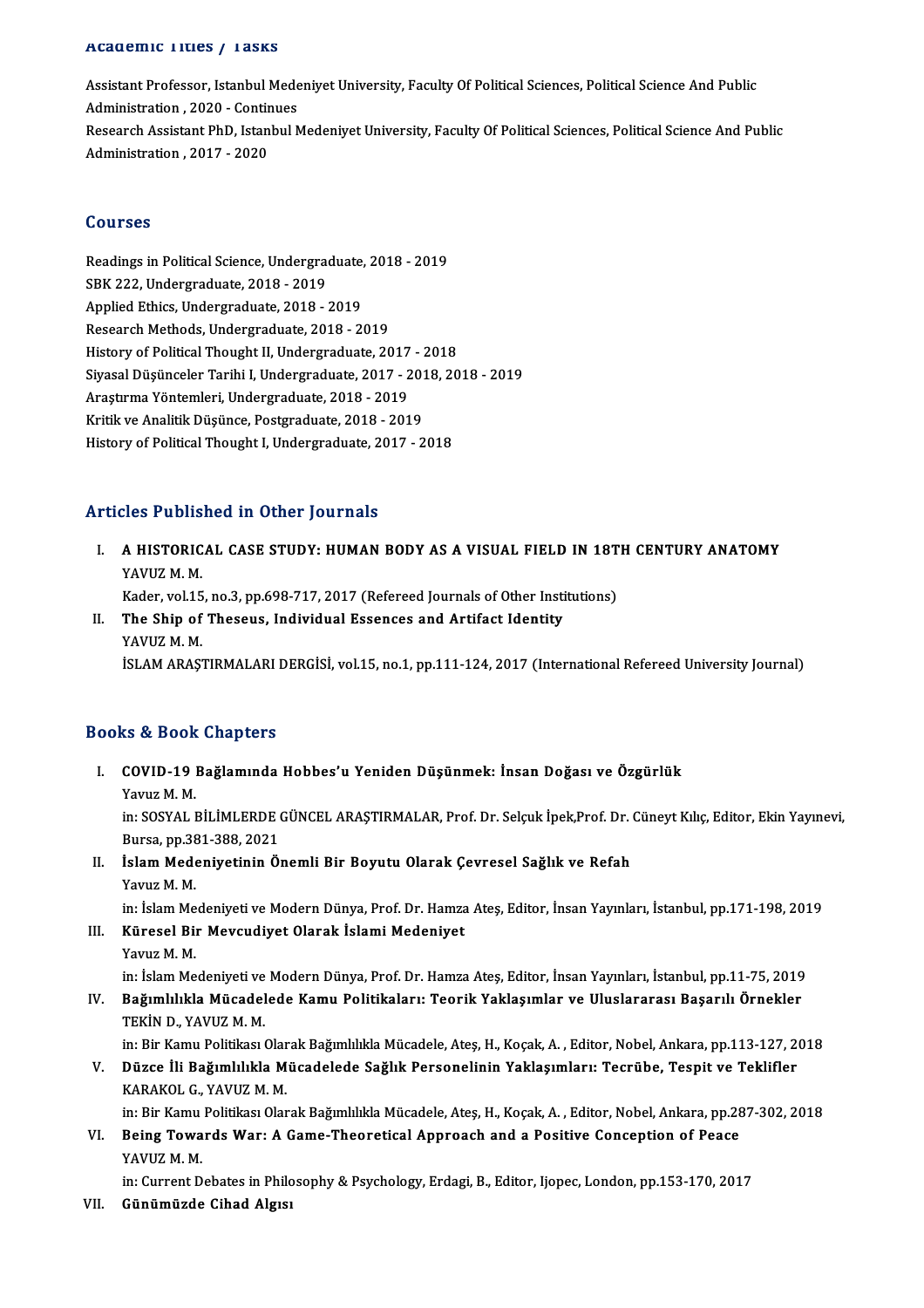YAVUZMM.

YAVUZ M. M.<br>in: İslam Kaynaklarında, Geleneğinde ve Günümüzde Cihad, Ahmet Ertürk, Editor, İstanbul 29 Mayıs Üniversitesi<br>Kuran Arastırma Markari Yayınları, İstanbul, pp.15,40,2016 YAVUZ M. M.<br>in: İslam Kaynaklarında, Geleneğinde ve Günümüzde Cihad, A<br>Kuran Araştırma Merkezi Yayınları, İstanbul, pp.15-40, 2016<br>Birleamia Milletler Zamininde Filistin Mesalesi; Birlesı Kuran Arastırma Merkezi Yayınları, İstanbul, pp.15-40, 2016

VIII. Birleşmiş Milletler Zemininde Filistin Meselesi: Birleşmiş Milletler Güvenlik Konseyi Kararları 1948-<br>2011 2011<br>YAVUZ M. M.<br>Filistin Platform Yayınları, İstanbul, 2012<br>Birlesmiş Milletler Zemininde Eilistin

YAVUZM.M.

YAVUZ M. M.<br>Filistin Platform Yayınları, İstanbul, 2012<br>IX. Birleşmiş Milletler Zemininde Filistin Meselesi: BM Genel Kurul Konuşmaları<br>YAVUZ M. M Filistin Platfo<br>Birleşmiş M<br>YAVUZ M. M.<br>Eilistin Platfo Birleşmiş Milletler Zemininde Filistin<br>YAVUZ M. M.<br>Filistin Platformu Yayınları, İstanbul, 2012<br>Filistin ve işgal altindeki diger Aran b

YAVUZ M. M.<br>Filistin Platformu Yayınları, İstanbul, 2012<br>X. Filistin ve isgal altindaki diger Arap bölgelerinde insan haklari sorunu: Goldstone raporu. Gazze<br>Satismasiyla ilgili Birlasmiş Millatlar insan haklari kansayi ar Filistin Platformu Yayınları, İstanbul, 2012<br>Filistin ve isgal altindaki diger Arap bölgelerinde insan haklari sorunu: Goldstone rapor<br>çatismasiyla ilgili Birlesmis Milletler insan haklari konseyi arastirma komisyonu rapor Filistin ve is<br>çatismasiyla<br>YAVUZ M.M.<br>Eilistin Platfo çatismasiyla ilgili Birlesmis Milletler insan haklari konseyi arastirma komisyonu raporu.<br>YAVUZ M. M.<br>Filistin Platform Yayınları, İstanbul, 2010

# rmsun Plauorm Yayınları, istanbul, 2010<br>Refereed Congress / Symposium Publications in Proceedings

- efereed Congress / Symposium Publications in Proceedings<br>I. Sağlık Personelinin Bağımlılıkla Mücadele Politikaları Yaklaşımları<br>XAVUZMM KARAKQLG I. Sağlık Personelinin Bağımlılıkla Mücadele Politikaları Yaklaşımları Bir Kamu Politikası Olarak Bağımlılıkla Mücadelede Yeni Yaklaşımlar ve Başarılı Örnekler, Düzce, Turkey, 20<br>December 2018 YAVUZ M. M., KARAKOL G. Bir Kamu Politikası Olarak Bağımlılıkla Mücadelede Yeni Yaklaşımlar ve Başarılı Örnekler, Düzce, Tu:<br>December 2018<br>II. Being Towards War: A Game-Theoretical Approach and A Positive Conception of Peace<br>VAVIIZ M M
- December 20<br>Being Towa<br>YAVUZ M.M.<br>CUDES 2017 Being Towards War: A Game-Theoretical Approach and A Positive Conception of Peace<br>YAVUZ M. M.<br>CUDES 2017 6th International Congress on Current Debates in Social Science, İstanbul, Turkey, 14 December 2017,<br>nn 267 YAVUZ<br>CUDES :<br>pp.367

### pp.367<br>Other Publications

ther Publications<br>I. On an Open Forum for Philosophy's Rising Stars<br>YAVUZ M M The abstracts<br>On an Open<br>YAVUZ M.M. On an Open Forum fo<br>YAVUZ M. M.<br>Other, pp.112-13, 2014

## 0ther, pp.112-13, 2014<br>Activities in Scientific Journals

Philosophical Writings, Editor, 2013 - 2015

### **Scientific Refereeing**

KADER, Other Indexed Journal, December 2017 İMUSiyasalBilgiler FakültesiDergisi,NationalScientificRefreed Journal,May2017 Philosophical Writings, Other Indexed Journal, January 2013

# <sub>Philosophical writings, other indexed journal, januar<br>Edit Congress and Symposium Activities</sub>

Edit Congress and Symposium Activities<br>Analytical Existentialism, Attendee, İstanbul, Turkey, 2015<br>EIDOS Pestaraduate Philosophy Sesisty, Attendee, Newses Analytical Existentialism, Attendee, İstanbul, Turkey, 2015<br>EIDOS Postgraduate Philosophy Society, Attendee, Newcastle Upon Tyne, United Kingdom, 2015 Philosophy and Public Policy Philosophical Activism Workshop, Attendee, United Kingdom, 2014